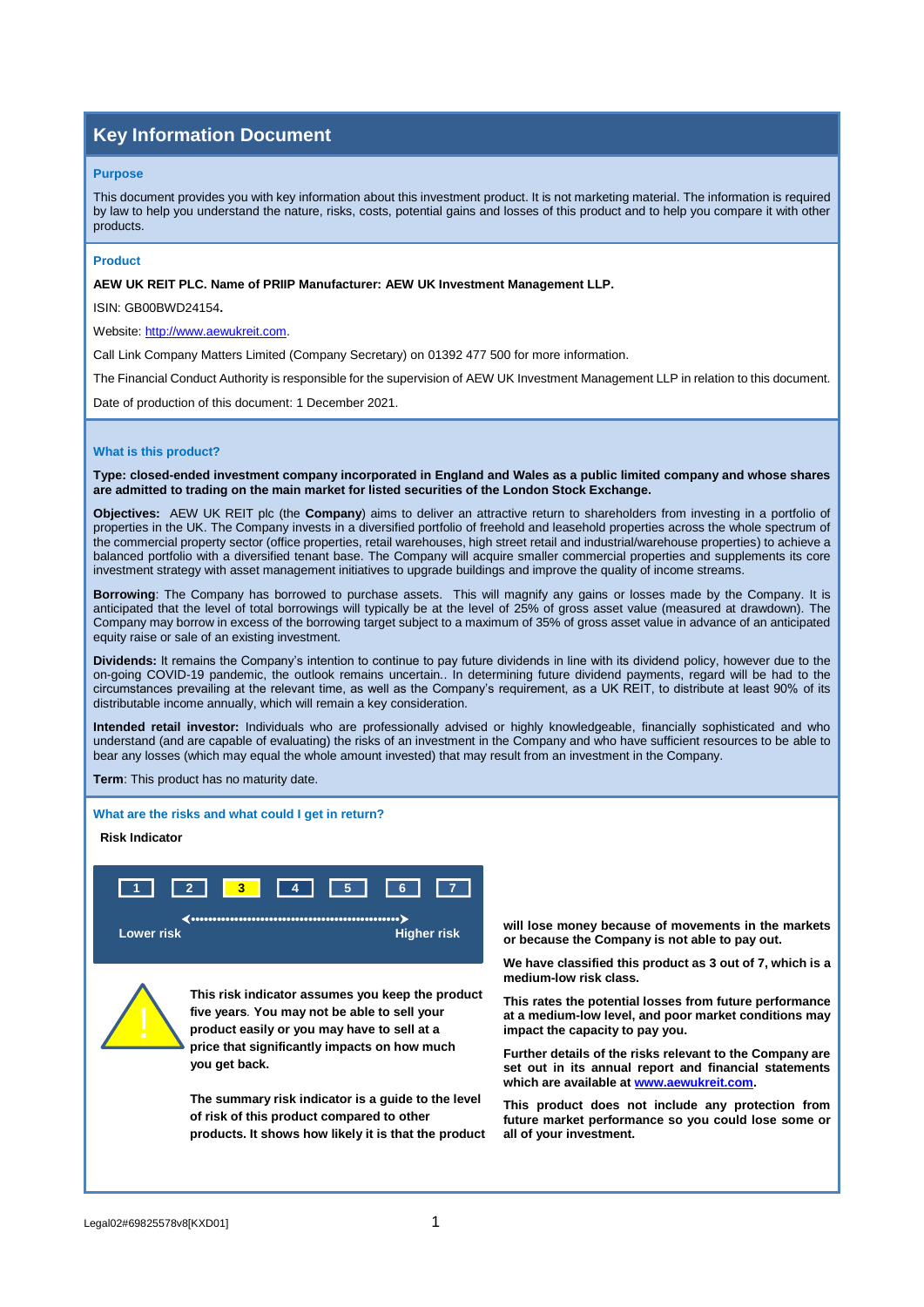| <b>Performance Scenarios</b>  |                                     |           |           |                 |  |  |  |
|-------------------------------|-------------------------------------|-----------|-----------|-----------------|--|--|--|
| Investment £10,000            |                                     |           |           |                 |  |  |  |
| <b>Scenarios</b>              |                                     | 1 year    | 3 years   | 5 years         |  |  |  |
|                               |                                     |           |           | (Recommended    |  |  |  |
|                               |                                     |           |           | holding period) |  |  |  |
| <b>Stress scenario</b>        | What you might get back after costs | £5,470    | £5,041    | £5,494          |  |  |  |
|                               | Average return each year            | $-45.30%$ | $-20.41%$ | $-11.29%$       |  |  |  |
| Unfavourable<br>scenario      | What you might get back after costs | £8,213    | £9,529    | £11,648         |  |  |  |
|                               | Average return each year            | $-17.87%$ | $-1.59%$  | 3.10%           |  |  |  |
| Moderate scenario             | What you might get back after costs | £10,382   | £12,286   | £15,101         |  |  |  |
|                               | Average return each year            | 3.82%     | 7.10%     | 8.59%           |  |  |  |
| <b>Favourable</b><br>scenario | What you might get back after costs | £13,125   | £16,245   | £20,104         |  |  |  |
|                               | Average return each year            | 31.25%    | 17.56%    | 14.99%          |  |  |  |

This table shows the money you could get back over the recommended 5 year holding period under different scenarios assuming that you invest £10,000.

The scenarios shown illustrate how your investment could perform. You can compare them with the scenarios of other products.

The scenarios presented are an estimate of future performance based on evidence from the past on how the value of this investment varies, and are not an exact indicator. What you get will vary depending on how the market performs and how long you keep the investment/ product.

The stress scenario shows what you might get back in extreme market circumstances, and it does not take into account the situation where the Company is not able to pay you.

The figures shown include all the costs of the product itself, but may not include all the costs that you pay to your advisor or distributor. The figures do not take into account your personal tax situation, which may also affect how much you get back.

#### **What happens if AEW UK REIT plc is unable to pay out?**

As a shareholder of the Company, you would not be able to make a claim to the Financial Services Compensation Scheme about the Company in the event that the Company is unable to pay out.

### **What are the costs?**

#### **Costs over time**

The Reduction in Yield (**RIY**) shows what impact the total costs you pay will have on the investment return you might get. The total costs take into account one-off, ongoing and incidental costs.

The amounts shown here are the cumulative costs of the product itself, for three different holding periods. The figures assume you invest £10,000. The figures are estimates and may change in the future.

The person selling you or advising you about this product may charge you other costs. If so, this person will provide you with information about these costs, and show you the impact that all costs will have on your investment over time.

| Investment £10,000                 |                             |                              |                        |
|------------------------------------|-----------------------------|------------------------------|------------------------|
| <b>Scenarios</b>                   | If you cash in after 1 year | If you cash in after 3 years | If you cash in after 5 |
|                                    |                             |                              | years (the recommended |
|                                    |                             |                              | holding period)        |
| <b>Total costs</b>                 | £408                        | £1.431                       | £2,900                 |
| Impact on return (RIY) per<br>year | 3.85%                       | 3.85%                        | 3.85%                  |